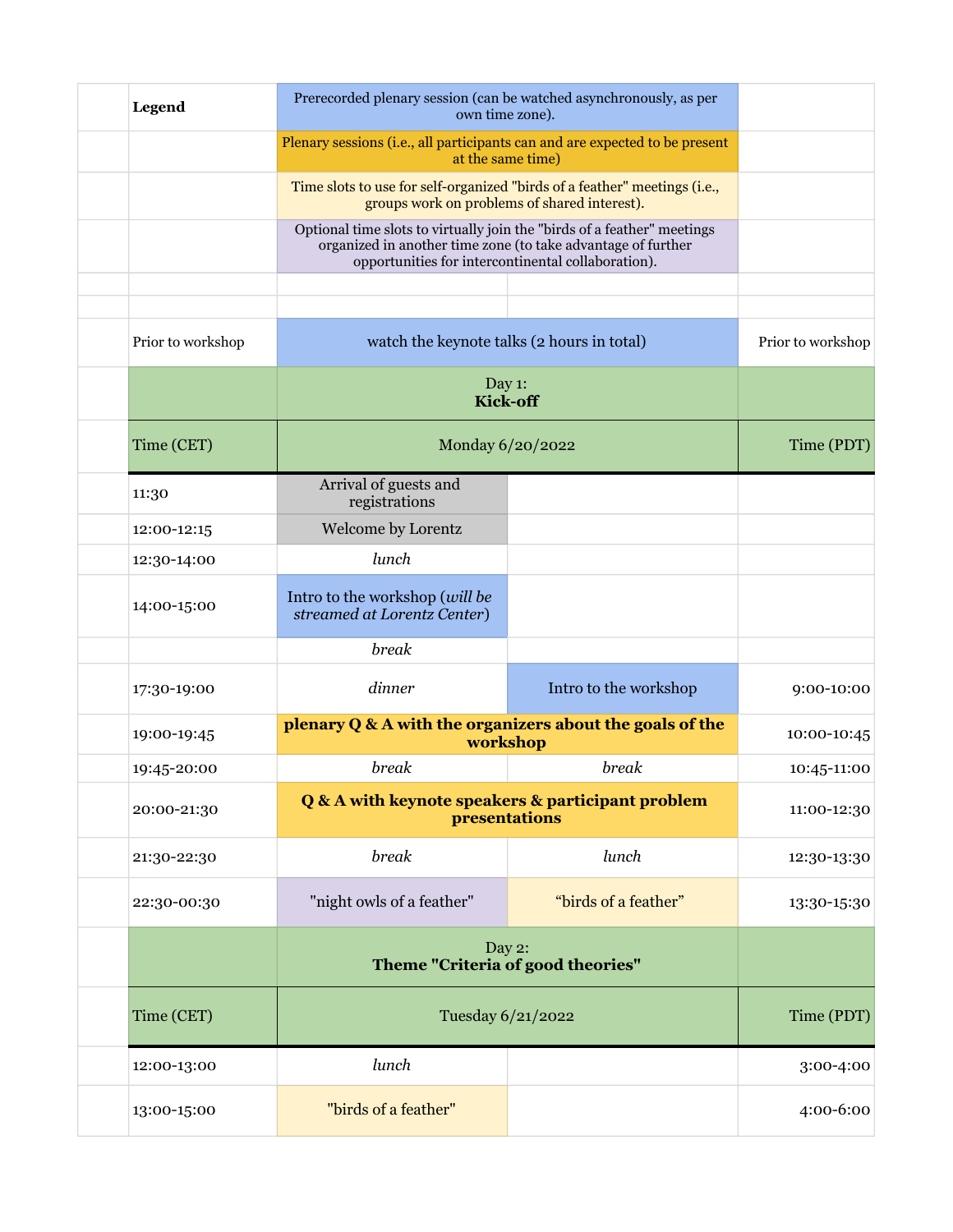| 15:00-15:30 | break                                       |                            | 6:00-6:30   |
|-------------|---------------------------------------------|----------------------------|-------------|
| 15:30-17:30 | "birds of a feather"                        | "early birds of a feather" | 6:30-8:30   |
| 17:30-19:00 | dinner                                      | "birds of a feather"       | 8:30-10:00  |
| 19:00-20:00 | plenary: Report back on theme 1 discussions |                            | 10:00-11:00 |
| 20:00-21:30 | post-plenary socialize                      |                            | 11:00-12:30 |
| 21:30-22:30 | break                                       | lunch                      | 12:30-13:30 |
| 22:30-00:30 | "night owls of a feather"                   | "birds of a feather"       | 13:30-15:30 |
|             | Day 3:<br>Theme "Recognizing good theories" |                            |             |
| Time (CET)  | Wednesday 6/22/2022                         |                            | Time (PDT)  |
| 12:00-13:00 | lunch                                       |                            | 3:00-4:00   |
| 13:00-15:00 | "birds of a feather"                        |                            | 4:00-6:00   |
| 15:00-15:30 | break                                       |                            | 6:00-6:30   |
| 15:30-17:30 | "birds of a feather"                        | "early birds of a feather" | 6:30-8:30   |
| 17:30-19:00 | dinner                                      | "birds of a feather"       | 8:30-10:00  |
| 19:00-20:00 | plenary: Report back on theme 2 discussions |                            | 10:00-11:00 |
| 20:00-21:30 | post-plenary socialize                      |                            | 11:00-12:30 |
| 21:30-22:30 | break                                       | lunch                      | 12:30-13:30 |
| 22:30-00:30 | "night owls of a feather"                   | "birds of a feather"       | 13:30-15:30 |
|             | Day 4:<br>Theme "How to get good theories"  |                            |             |
| Time (CET)  | Thursday 6/23/2022                          |                            | Time (PDT)  |
| 12:00-13:00 | lunch                                       |                            | 3:00-4:00   |
| 13:00-15:00 | "birds of a feather"                        |                            | 4:00-6:00   |
| 15:00-15:30 | break                                       |                            | 6:00-6:30   |
| 15:30-17:30 | "birds of a feather"                        | "early birds of a feather" | 6:30-8:30   |
| 17:30-19:00 | dinner                                      | "birds of a feather"       | 8:30-10:00  |